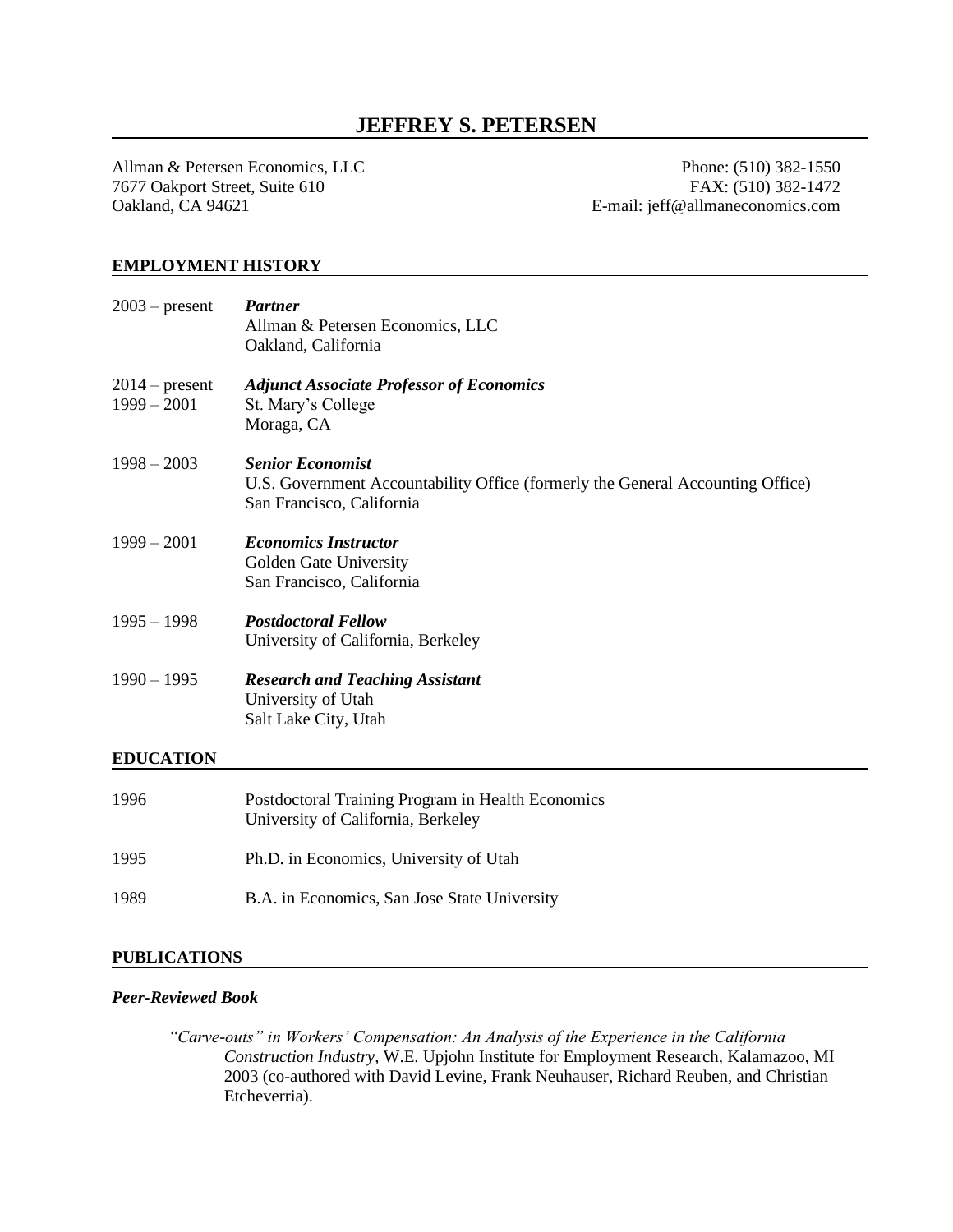#### *Peer-Reviewed Journal Articles*

- "The Margin of Error on Damages Calculations Based on Sample Survey Data in Class Action Wage and Hour Cases," *Journal of Legal Economics*, Volume 25, No. 1-2, September 2019 (co-authored with Phillip Allman).
- "The Effect of the Intent to Retire at Age 70 or Older on Work Life Expectancy," *Journal of Legal Economics*, Volume 23, No. 2, April 2017 (co-authored with Phillip Allman).
- "Surveys in Class Action Wage and Hour Cases and the Use of Anonymous Respondents," *Journal of Legal Economics*, Volume 22, No. 1, October 2015 (co-authored with Phillip Allman and William Lee).
- "Carve-Outs from the Workers Compensation System," *Journal of Policy Analysis and Management*, 2002, Volume 21, No. 3, (co-authored with David Levine and Frank Neuhauser).
- "Health Care and Pension Benefits for Construction Workers: The Role of Prevailing Wage Laws," *Industrial Relations*, 2000, Volume 39, No. 2.
- "A Comparison of Health Outcomes Among Older Construction and Blue-Collar Employees in the United States," *American Journal of Industrial Medicine*, 1998, Volume 34, No. 3, (co-authored with Craig Zwerling).

# *Other Publications*

- "The Margin of Error on Damages Calculations Based on Sample Survey Data in Class Action Wage and Hour Cases," proceedings of the 2019 Allied Social Sciences Association, National Association of Forensic Economics Section (co-authored with Phillip Allman).
- "International Responses to an Aging Labor Force," *Work Options for Mature Americans*. Teresa Ghilarducci and John Turner eds., Notre Dame, Indiana: University of Notre Dame Press, 2005. (co-authored with Charles Jeszeck, Anthony Defrank, Katherine Leavitt, Janice Peterson, Yunsian Tai, and Howard Wial).
- "Benefits vs. Wages: How Prevailing Wage Laws Affect the Mix and Magnitude of Compensation to Construction Workers," in *The Economics of Prevailing Wage Laws,* Peter Philips and Hamid Azari eds., Ashgate Publishing, 2005. (co-authored with Erin Godtland).
- "Private and Public Sector Employment Policies to Extend the Labor Force Participation of Older Workers," *Proceedings of the 55th Annual Industrial Relations Research Association Annual Conference, 2003.*
- "Return to Economic Productivity Following Acute Traumatic Injury: The Influence of Financial, Physical, and Psychosocial Factors," *Proceedings of the American Association for the Surgery of Trauma Fifty-Ninth Annual Meeting,*1999, (co-authored with Lara Papadakis, Diane Morabito, Herb Ochitill, Alicia Bocellari, and Robert Mackersie)*.*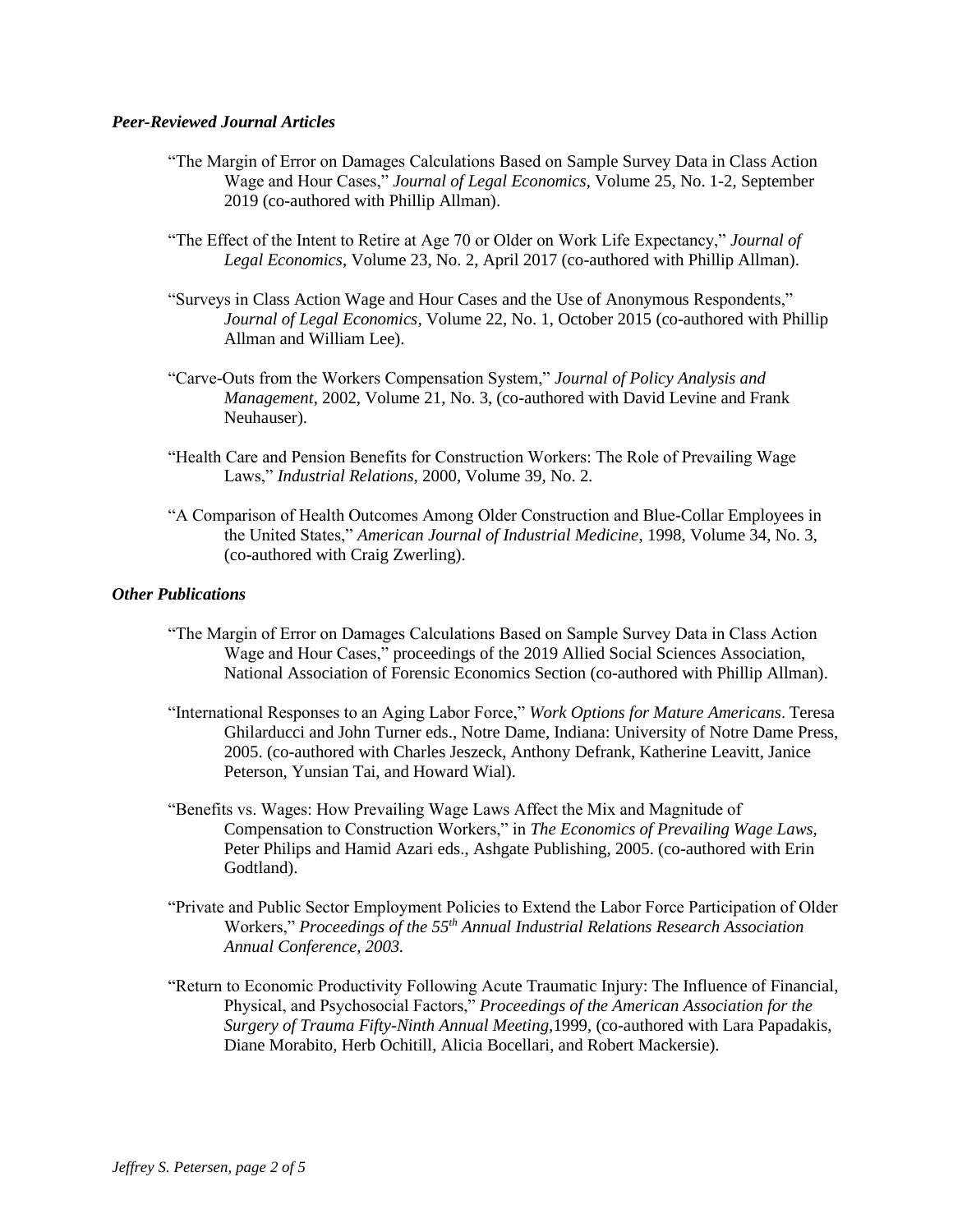*Portable Pensions for Casual Labor Markets: Lessons from the Operating Engineers Central Pension Fund*, Quorum Books, Westport, CT, 1996 (co-authored with Teresa Ghilarducci, Garth Mangum, and Peter Philips).

#### *Selected General Accounting Office Reports*

- "Older Workers: Policies of Other Nations to Increase Labor Force Participation," GAO-03-307, Feb. 2003
- "Older Workers: Demographic Changes Pose Challenges for Employers and Workers," GAO-01-85, Nov. 2001
- "Characteristics of Persons in Labor Force Without Pension Coverage," GAO/HEHS-00-131, Aug. 2000
- "Social Security Reform: Implications of Raising the Retirement Age," GAO/HEHS-99-112, Aug. 1999

# **REVIEWER FOR PEER-REVIEWED JOURNALS AND BOOKS**

Industrial Relations (University of California, Berkeley)

Perspectives (peer-reviewed section of the Social Security Bulletin)

Journal of Legal Economics

Palgrave Macmillan, Economics & Business Publications

The Earnings Analyst

#### **PRESENTATIONS**

- "Wage and Hour Surveys: Assisting with the Liability Determination and Assessing Nonresponse Bias," 32<sup>nd</sup> Annual Meeting of the American Academy of Economic and Financial Experts, April 2021.
- "Statistical Evidence in Wage and Hour Class Actions Since Tyson Foods: Impact on Certification and Trial," Webinar hosted by Strafford Publications, June 2020
- "The Implications of Recent Legal Decisions for Survey Methodology in Class Action Wage and Hour Cases," Annual Conference of the Pacific Chapter of the American Association for Public Opinion Research, San Francisco, CA, December 2019.
- "Duran Duran: The Important Issues in the Two Duran Decisions for Surveys and Statistical Analysis," Western Economic Association Annual Conference, San Francisco, CA, June 2019.
- "The Margin of Error on Damages Calculations in Class Action Wage and Hour Cases," Allied Social Science Associations Annual Conference, National Association of Forensic Economics, Atlanta, GA, January 2019.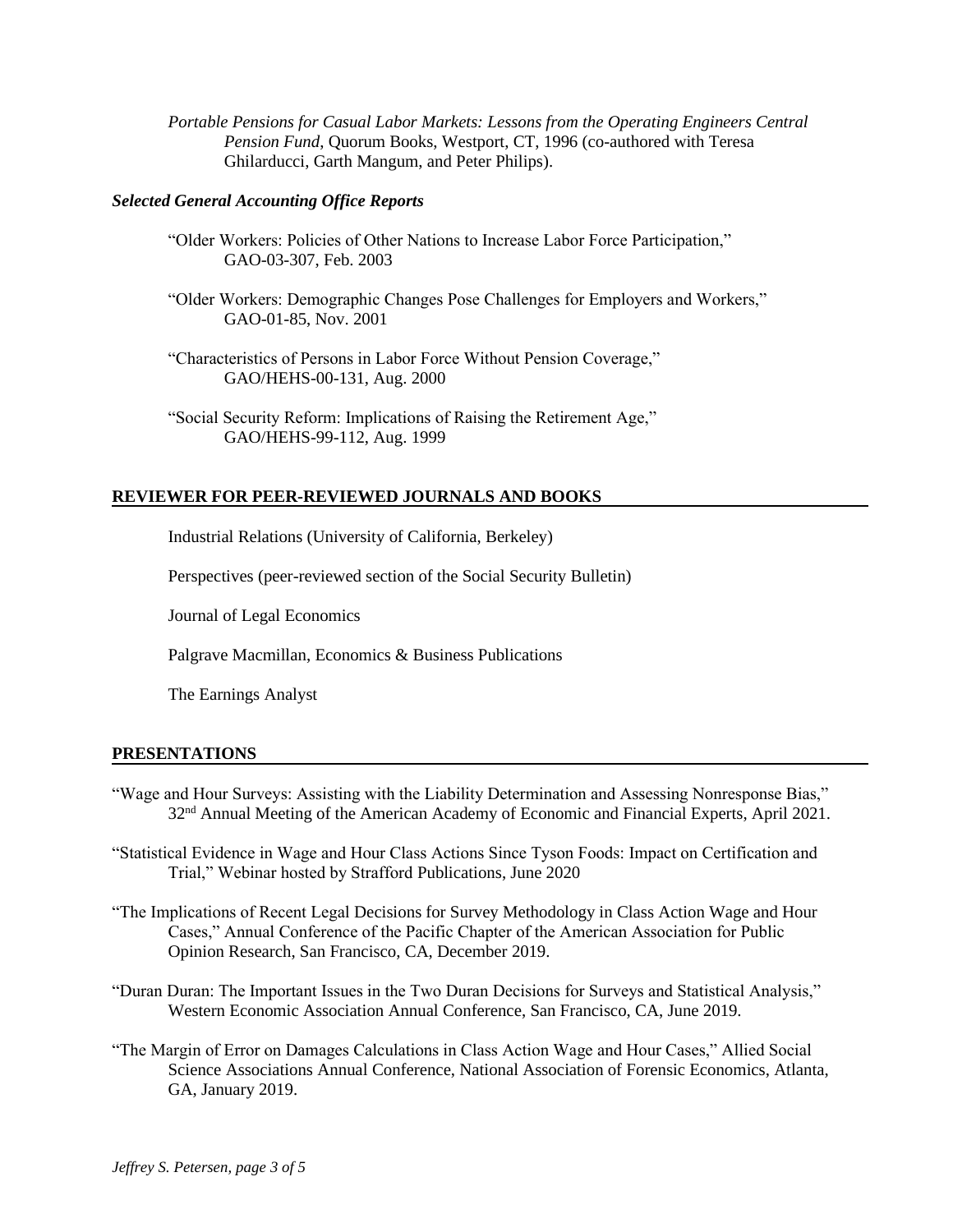"Survey Design and Analysis in Class Action Wage and Hour Cases," Annual Conference of the Pacific Chapter of the American Association for Public Opinion Research, San Francisco, CA, December 2018.

"Surveys in Class Action Wage and Hour Cases," CLE Seminar, San Francisco, CA, October 2018.

- "Using Surveys to Assess Damages in Class Action Wage and Hour Cases," 30<sup>th</sup> Annual Meeting of the American Academy of Economic and Financial Experts, Las Vegas, NV, April 2018.
- "Working to Age 70 or Older How Much Does Intention Matter? Evidence from the Health and Retirement Study," 28<sup>th</sup> Annual Meeting of the American Academy of Economic and Financial Experts, Las Vegas, NV, March 2016.
- "Policies to Extend the Labor Force Participation of Older Workers" Industrial Relations Research Association Section of the Allied Social Sciences Association Annual Meeting, Washington, DC, Jan. 2003.
- Discussant for the panel "The Population Age 50-70 -- Past Trends and Future Projections" at the National Academy of Social Insurance conference on the Implications of an Aging Workforce for Income Security and Employee Benefits, Washington, D.C., Nov. 2001
- "Raising the Eligibility Ages for Social Security Benefits: Work and Health Issues Associated with this Policy Change" - School of Public Policy, University of California, Los Angeles, Jan. 2001
- "The Labor Market for Older Workers" Bay Area Labor Economists Fall Workshop, Public Policy Institute of California, San Francisco, CA, Nov. 2000
- "Raising the Eligibility Ages for Social Security Benefits: An Analysis of the Policy Implications" - Association for Public Policy Analysis and Management Annual Research Conference, New York, NY, Oct. 1998.
- "Carving Out Construction Employees from the Workers Compensation System in California: Putting Theory into Practice"

- Industrial Relations Research Association Section of the Allied Social Sciences Association Annual Meeting, Chicago, IL, Jan. 1998

- National Occupational Injury Research Symposium, National Institute of Occupational Safety and Health, Morgantown, WV, Oct. 1997

"Return to Work Following Acute Traumatic Injury"

- American Association for the Surgery of Trauma Annual Meeting, Boston, MA Sept. 1999
- National Occupational Injury Research Symposium, National Institute of Occupational Safety and Health, Morgantown, WV, Oct. 1997
- "Health Care and Pension Benefits for Construction Workers: The Role of Prevailing Wage Laws" - Health Economics Research Organization Section of the Allied Social Sciences Association Annual Meetings, New Orleans, LA, Jan. 1997
- "Retirement from the Construction Industry" University of California, Berkeley, Department of Demography, May 1995.